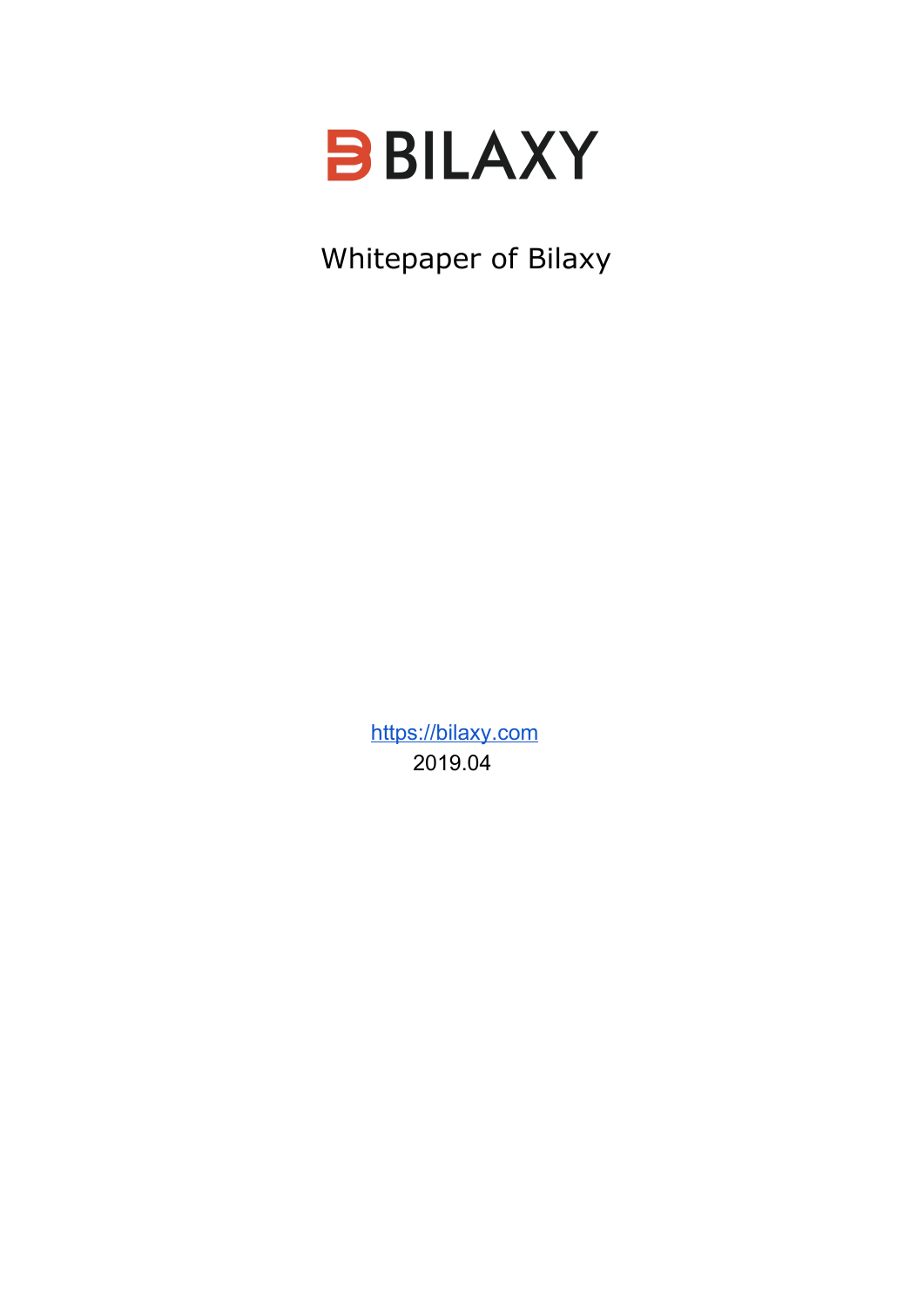# Table of Contents

| 1) Token details                 |
|----------------------------------|
| 2) BIA Allocation&Usage          |
| 3) BIA Vesting Plan for the Team |
| 4) Bilaxy Token(BIA) Value       |
| 5) Bilaxy Development timeline   |
|                                  |
| 1) Risk Warning                  |
| 2) Competition Warning           |
| 3) Disclaimer                    |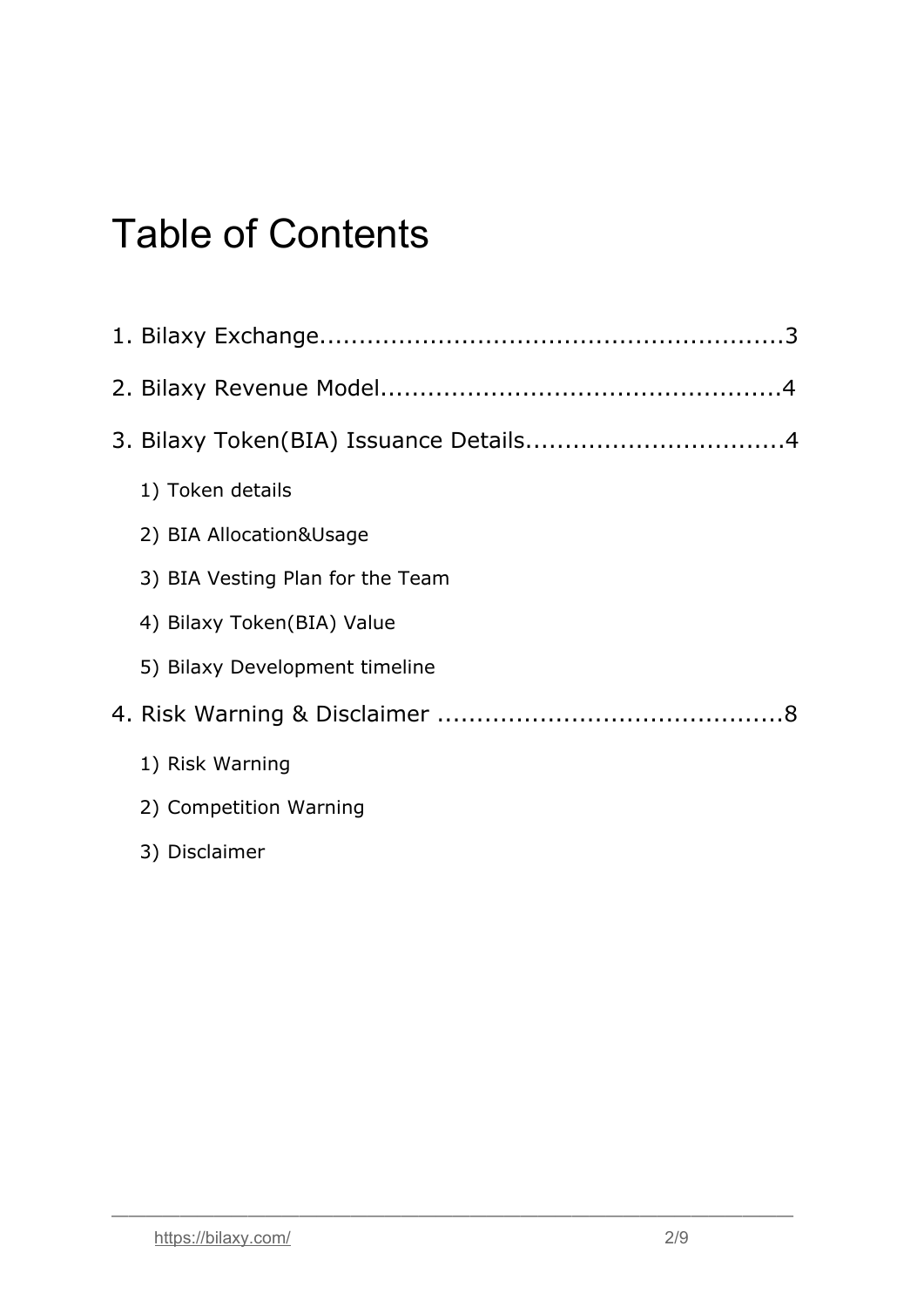# 1.Bilaxy Exchange

Bilaxy exchange is a rapidly growing multi-crypto exchange focusing on liquidity for new tokens and facing to global crypto traders. Since Bilaxy exchange was registered in the Republic of Seychelles and launched in Early 2018, Bilaxy exchange has been running smoothly for one year, accumulated hundreds of thousands of traders from more than 80 Countries all over the world. With premierly supporting 150+ Crypto trading, Bilaxy aims to establish a leading global trading platform that provides a broad range of trading products and services for global traders with its relentless focus on transparency, reliability and quality execution and client services.

### **System Security**

Security is always Bilaxy priority. Bilaxy has adopted advanced technologies such as distributed server clusters, distributed storage to ensure system security. Equipped with multi-level firewall and advanced distributed architecture, strict monitoring procedures, Bilaxy aims to provide the most secure platform services for global traders.

#### **Efficent Customer services**

Dedicated to resolve customers' needs without any delay, Bilaxy offers 7\*24 customer services through multi-channels, including webpage, email,telegram, etc.

#### **Invitation rewards**

Registration invite links will be distributed to all the Bilaxy users. Users will be able to enjoy the direct and indirect promotion bonus by inviting new users to register. This reward portion will be adjusted according to the platform operations. Invitation rewards will increase the register and visit numbers and the liquidity of exchanges.

### **Finacial Security**

Wallets in the platform has adopted multiple security levels of storage solution in line with the storage scale. Hot wallets only hold small amount for daily withdrawal, more than 95% of our users assets are kept in secure cold storage to ensure asset security.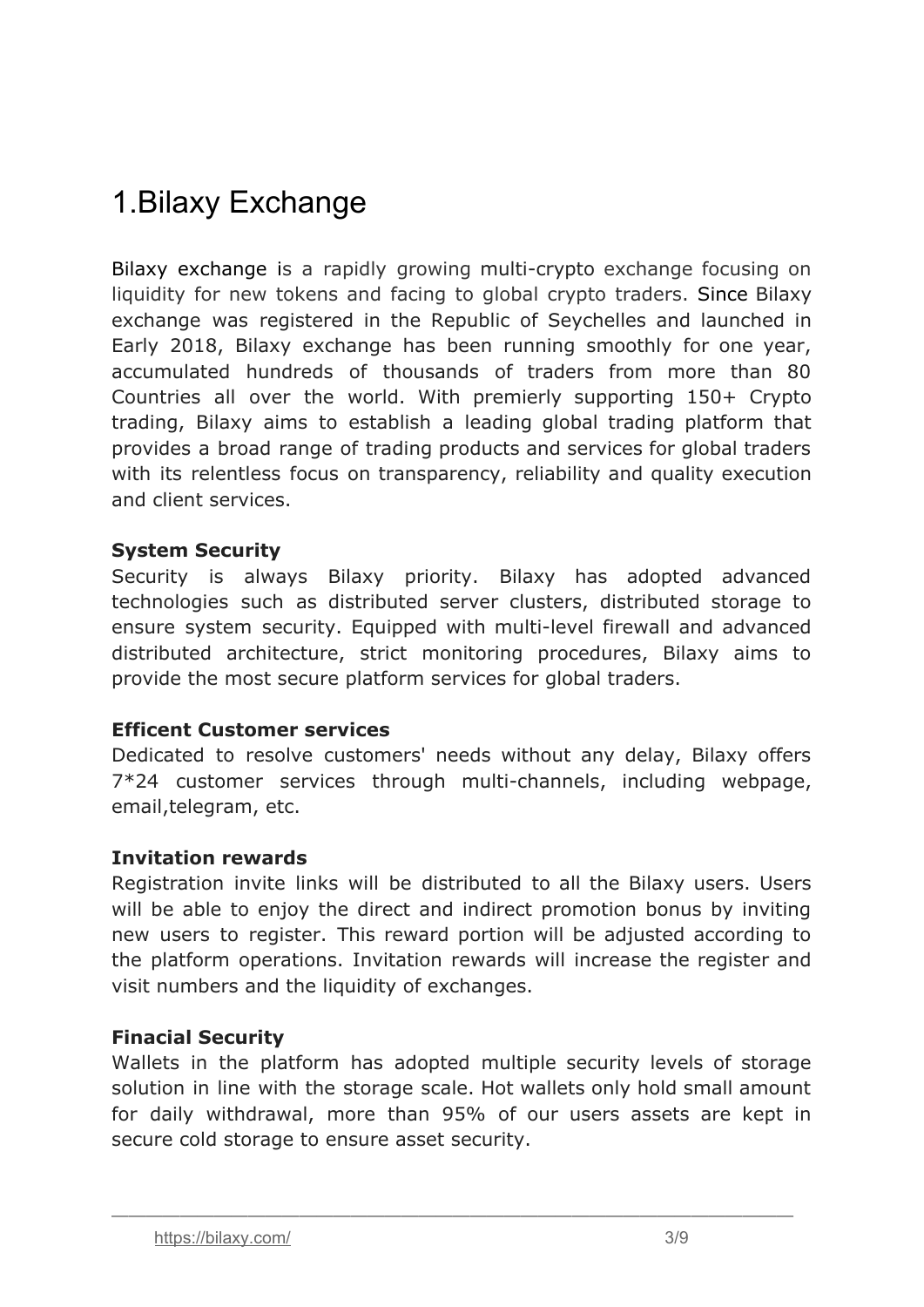### **Multilingual Support**

We are supporting English, Chineses on all of our user interfaces. More languages will be added gradually.

# 2.Bilaxy Revenue Model

As an international multi-crypto exchange, there are multiple channels to make revenue:

| Source            | Description                                                                                                                                                           |
|-------------------|-----------------------------------------------------------------------------------------------------------------------------------------------------------------------|
| Trading fee       | Users need to pay trading fee for each trading, the<br>current rate is 0.15%. Adjustment and optimization may<br>be made sequentially according to operational needs. |
| Withdrawal<br>fee | Users need to pay withdrawal fee for withdrawal. The<br>charging amount differs according to the exact<br>token/coin.                                                 |
| Listing fee       | Bilaxy will select innovative coins/tokens to be listed on<br>the exchange, there may be a fee associated with those<br>listings.                                     |
| <b>Other Fees</b> | Other innovative service fee may apply.                                                                                                                               |

# 3.Bilaxy Token(BIA) Issuance Details

Bilaxy Token(BIA) issued by Bilaxy exchange, will run natively on the Ethereum blockchain with standard ERC 20 token, maintains a total issuance volume of 2 billion, never to be increased. After buy-back and destroy, it will be a constant amount 1 billion.

————————————————————————————————————————

# Token details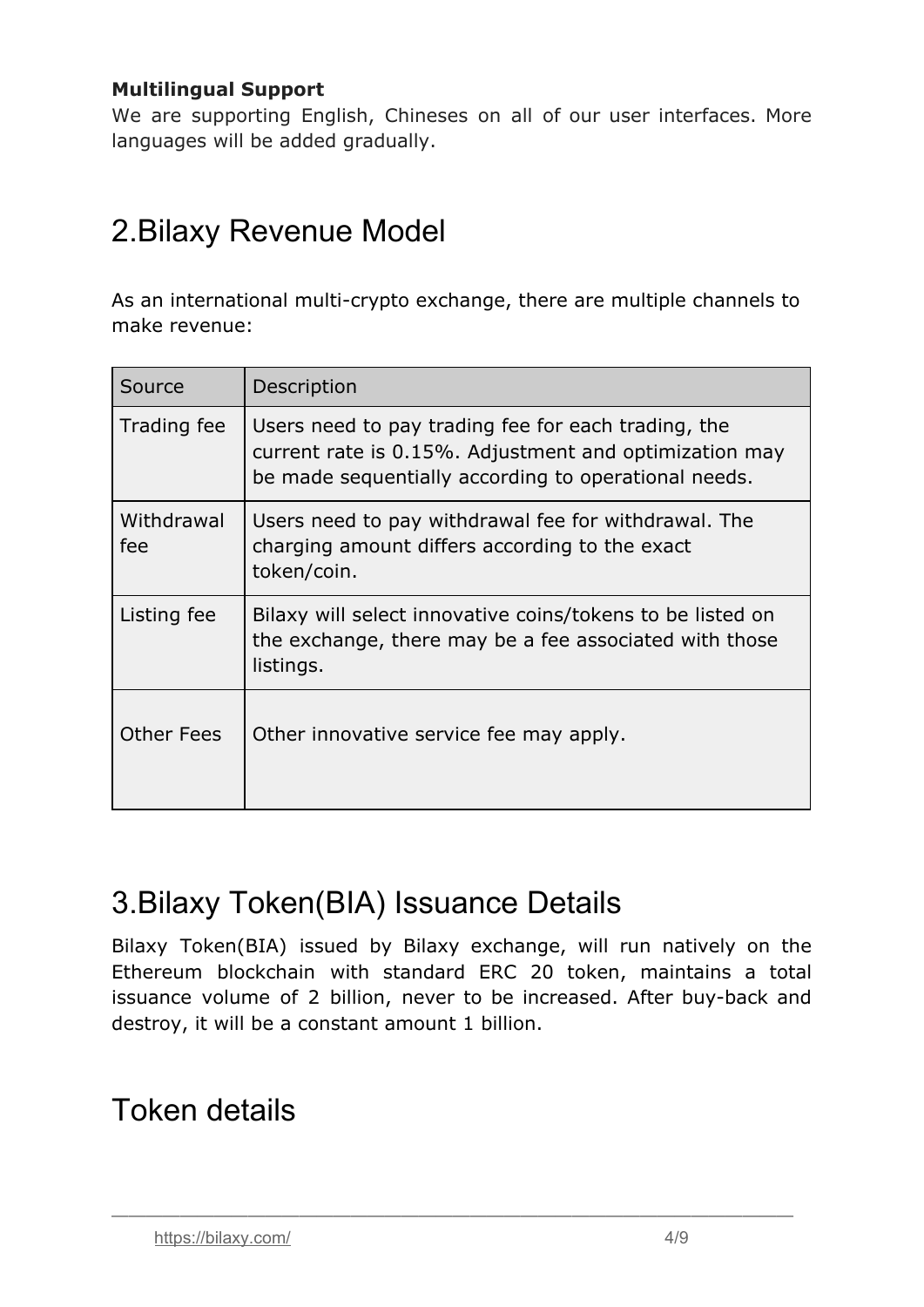| <b>Total Supply</b> | 2 Billions, never to be increased                                                                                                                                             |
|---------------------|-------------------------------------------------------------------------------------------------------------------------------------------------------------------------------|
| Full name           | <b>Bilaxy Token</b>                                                                                                                                                           |
| <b>Ticker</b>       | <b>BIA</b>                                                                                                                                                                    |
| Token type          | <b>Standard ERC20 Token</b>                                                                                                                                                   |
| Token price         | - Initial investors: 1ETH=115000BIA<br>- Advisors and Strategic investment:<br>1ETH=28500 BIA<br>$\triangle$ There is no ICO, no private sale. Please<br>be careful of scams. |

# BIA Allocation&Usage

| $\frac{0}{0}$ | <b>Amount</b><br>(BIA) | <b>Allocation</b>                                                                                                                                                                                                                                               |
|---------------|------------------------|-----------------------------------------------------------------------------------------------------------------------------------------------------------------------------------------------------------------------------------------------------------------|
| 6%            | 120M                   | <b>Initial investors</b><br>*Distributed monthly, total in 3 months                                                                                                                                                                                             |
| 4%            | <b>80M</b>             | <b>Advisors and Strategic investment</b><br><b>Distribution</b><br>*Distributed montly, total in 10 months                                                                                                                                                      |
| 15%           | 300M                   | <b>Free Give-away</b><br>(Distributed freely to Bilaxy users for Bilaxy community<br>Ecosystems building and promotion through marketing<br>activities/promotions including airdrop, rewards, invitation<br>referrals etc.)<br>*Distributed periodly in 5 years |
| 15%           | 300M                   | <b>Platform Operation &amp; Research &amp;</b><br>development<br>*Release over 4 years                                                                                                                                                                          |
| 35%           | 700M                   | <b>Founding Team</b><br>*Lock-up, Distributed annually, total in 5 years                                                                                                                                                                                        |
| 10%           | 200M                   | <b>Bilaxy Eco Development Fundation</b><br>*Release over 5 years                                                                                                                                                                                                |
| 15%           | 300M                   | <b>User protection Reserve</b><br>*Token will be locked up and kept in reserve to cope with any<br>emergency or unexpected situation which will be announced<br>officially, this is to to protect users interests if any emergency                              |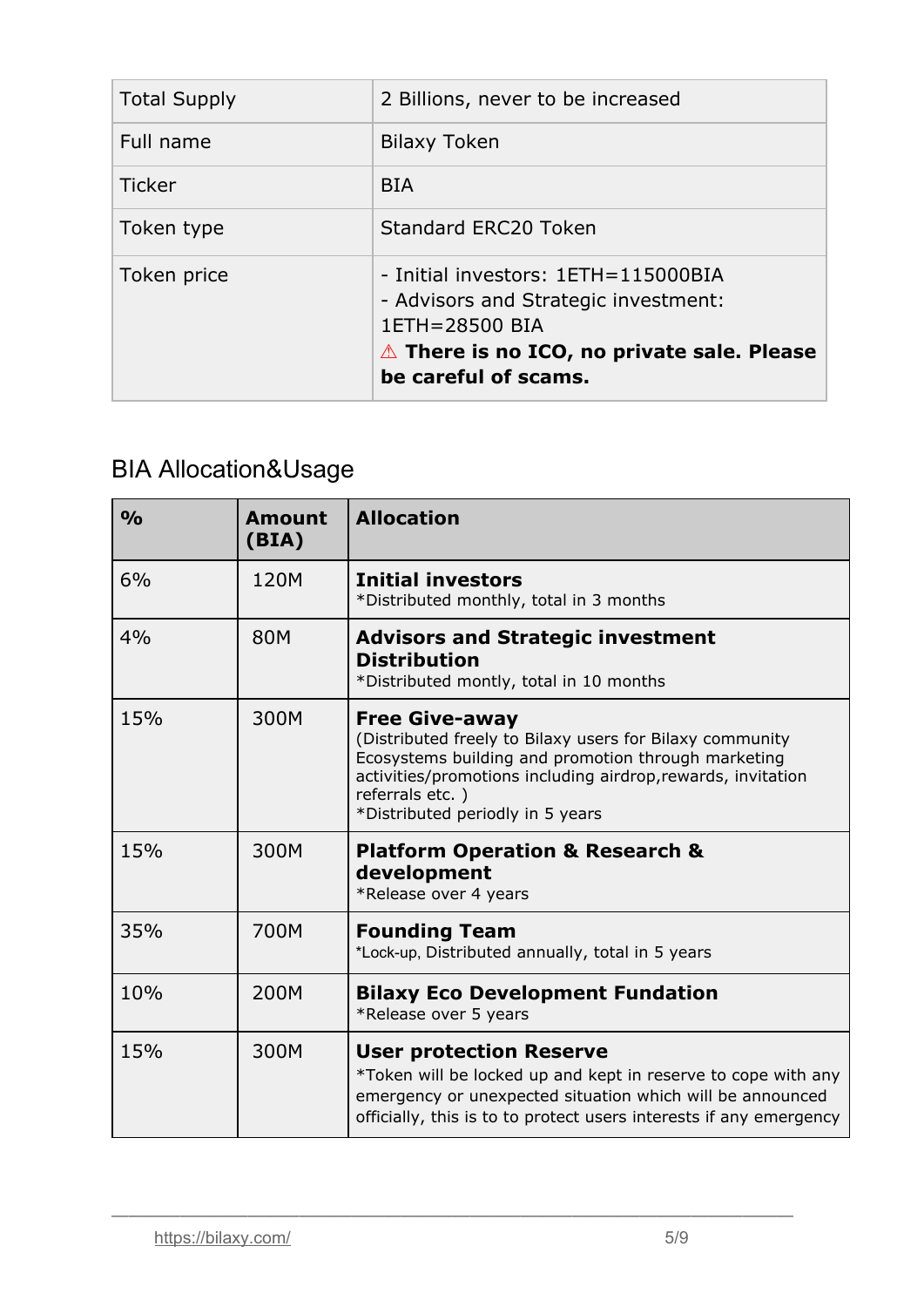# BIA Vesting Plan for the Team

| Initial release | 20% | 140M |
|-----------------|-----|------|
| After 1 year    | 20% | 140M |
| After 2 year    | 20% | 140M |
| After 3 year    | 20% | 140M |
| After 4 year    | 20% | 140M |

# Bilaxy Token(BIA) Value

# **● Trading fee discount:**

When you use BIA to pay for trading fees, you will receive a significant discount as below:

|                        | 1st year   2nd year   3rd year |       |        | 4th year   5th year and<br>afterward |
|------------------------|--------------------------------|-------|--------|--------------------------------------|
| Discount   50%<br>rate | 25%                            | 12.5% | 16.75% | No discount                          |

# **\* During the first month of BIA listing, 80% of trading fee will be deducted if user enable "Use BIA to pay for trading fee".**

# ● **The Burn**

Every quarter, Bilaxy will use 20% of seasonal net profit buyback BIA to destroy until 50% of all the BIA destroyed(Buyback and destroy will start from the 2nd quarter after BIA listing). The destroy record shall be released to the public at the first time, so that users can review via blockchain explorer, to ensure the open and transparent nature of the whole process. Eventually 1 Billion BIA will be destroyed and leaving 1 Billion BIA remaining.

# **● FUTURE DECENTRALIZED EXCHANGE SYSTEM GAS**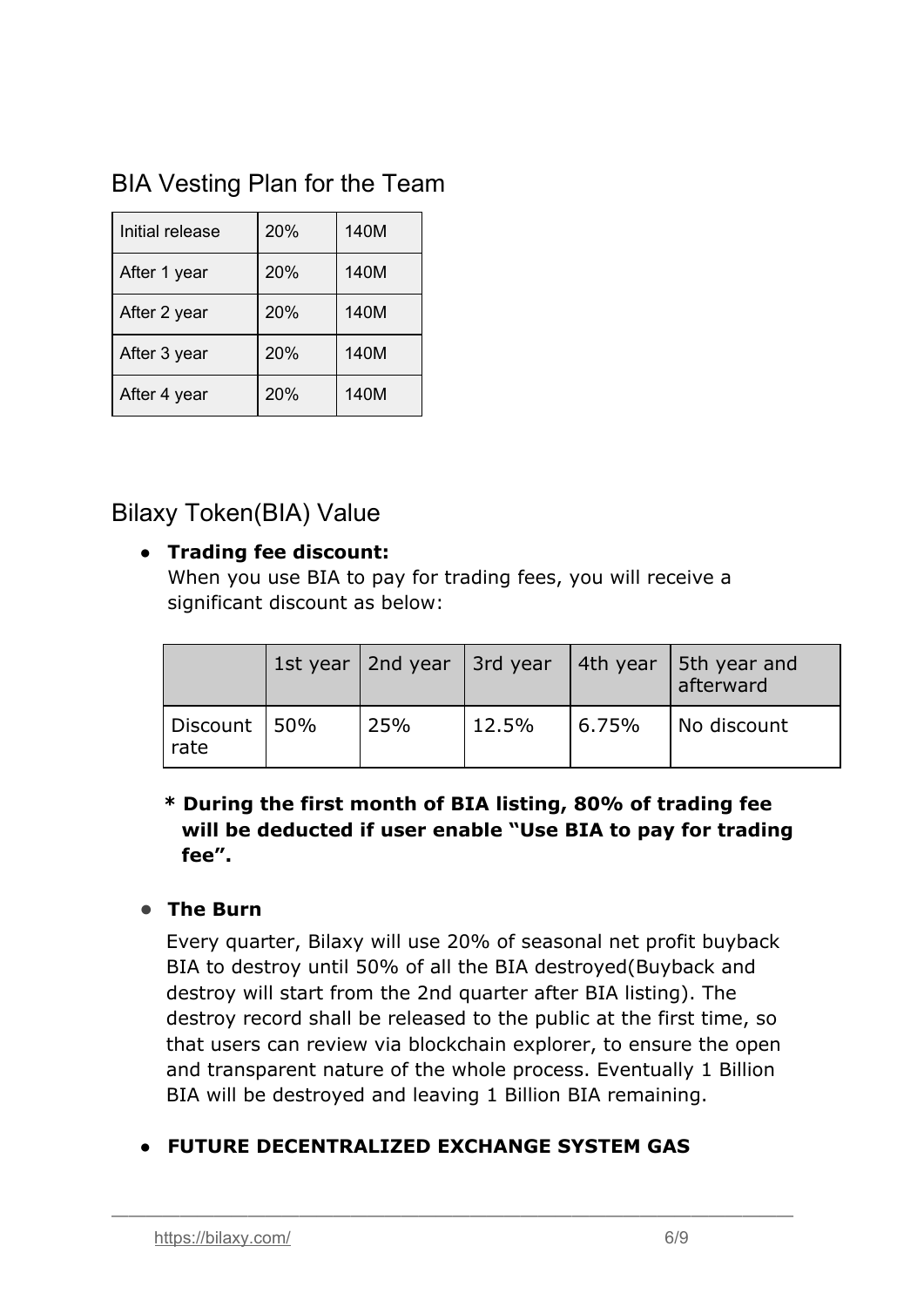In the future, Bilaxy will plan to build a decentralized exchange, where BIA will be used as one of the key base assets as well as gas to be spent.

# **• Privilege for new applications**

BIA token holders can have the privilege to use our other new applications at the earliest time without paying any fees.

### **● Voting Rights** Vote for your favorite project proposed to Bilaxy and get it listed on Bilaxy exchange.

- **● Trade against popular coins** Bilaxy will support BIA/USDT、BIA/BTC 、BIA/ETH trading pairs;
- **More to Come**

# Bilaxy Development timeline

| Date    | Plan                                                                                                                                                                                                 |
|---------|------------------------------------------------------------------------------------------------------------------------------------------------------------------------------------------------------|
| 2018 Q2 | Bilaxy exchange official Launch<br>Global premierly listing Holo Token, IoTeX<br>Network, QuarkChain Token, Skrumble Network,<br>ProximaX, PCHAIN<br>Supporting ERC20 token and NEP-5 tokens<br>$ -$ |
| 2018 Q3 | -Integrate own blockchain project coin/tokens: Aion<br>Mainnet Coin, Zen Protocol<br>-Supporting 50+ Crypto trading pairs                                                                            |
| 2018 Q4 | - Supporting 100+ crypto trading paris                                                                                                                                                               |
| 2019 Q1 | - Supporting 150+ crypto trading paris                                                                                                                                                               |
| 2019 Q2 | - Bilaxy token(BIA) listing<br>- Series of Marketing and Promoting activies                                                                                                                          |
| 2019 Q3 | - Bilaxy Systems upgrading                                                                                                                                                                           |
| 2019 Q4 | - Supporting 200+ Crypto trading pairs<br>- Optimaize trading depth and liquidity;                                                                                                                   |
| 2020    | - Supporting 300+ crypto trading pairs                                                                                                                                                               |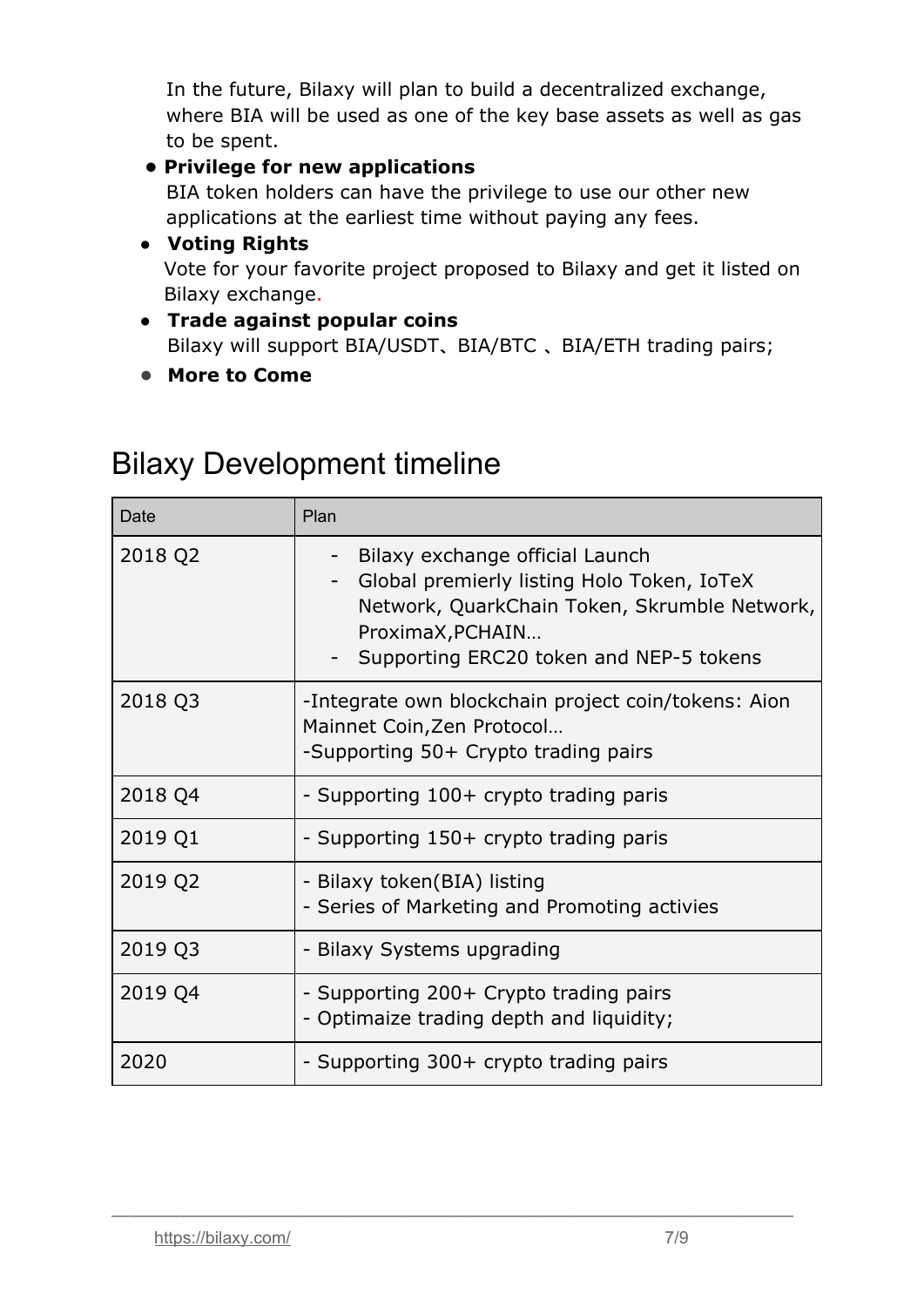# 4. Risk Warning & Disclaimer

# **4.1 Risk warning:**

Although the Bilaxy team will fulfill its duties, commitments, credit diligence and conscientious management, the project will also exist below risks during the operation:

- Policy risk
- Economic period risk
- Internet hacker risk
- Management risk
- Liquidity risk
- Price fluctuation risk
- Other risks

### **4.2 Competition Warning:**

We know that our exchange is a highly competitive area. There are thousands of teams planning and proceeding to develop trading platforms. The competition will be cruel, but in this era, every good concept, start-ups, or even mature companies will face the risk of such competition. But for us, this competition is the driving force for our development.

### **4.3 Disclaimer:**

This document is only used to convey the information. The participants in the buying please carefully read the white paper and the official website of the relevant instructions, and comprehensively understand the blockchain as well as digital assets.

Please notice the potential risks, and fully assess your own risk tolerance and actual Situation in order to make rational decisions. The project team will strictly implement the contents of the white paper disclosure, standardize project management and try our best to ensure the project in the right direction.

The above information or analysis does not conduct any investment decision or a specific proposal. This document does not conduct any investment advice, investment intention or abetting investment in the form of securities, nor any form of contract or commitment. Once engaging in the investment, you as a participant needs to clearly